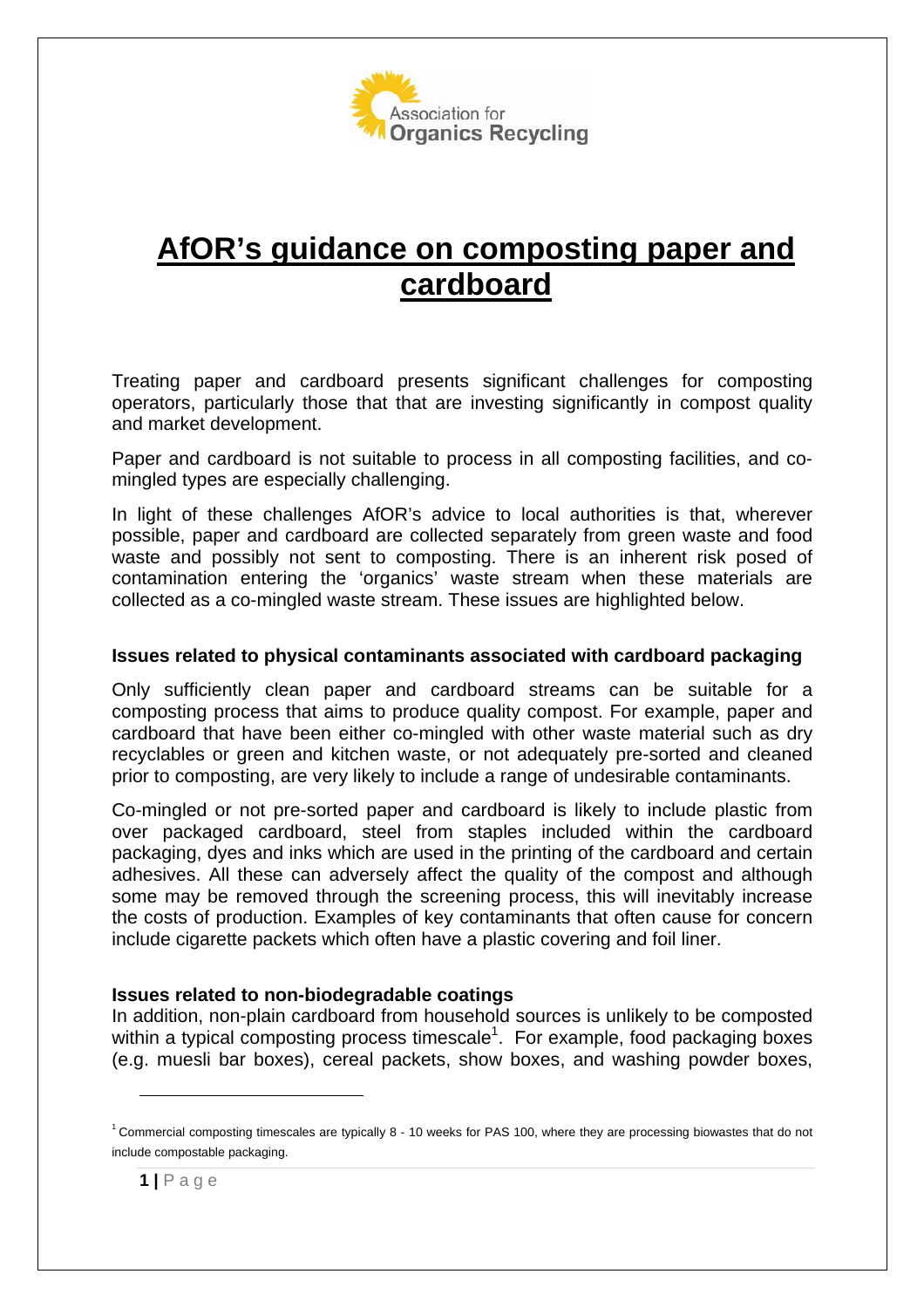would not compost very well within a typical composting process timescale. They tend to have shiny or semi-shiny surface coatings that act as a moisture barrier and slow down the composting process. Exceptions may be packaging items that have been certified compostable in accordance with the British and European standards for compostable packaging and plastics, respectively EN 12342 and EN 14995.

Foil-lined food or drink cartoons (tetra pack/juice and milk cartoons) will certainly not adequately biodegrade within a typical composting process timescale, mainly because of the presence of the non biodegradable surface and interior lining coatings. Again, they act as a barrier and slow down the composting process.

The type of domestic cardboard packaging that would be suitable for composting is reduced to few types such as toilet roll and kitchen roll tubes, egg boxes with noncompostable labels removed and brown/plain corrugated cardboard. However, this last type often contains non compostable materials such as bubble wrap, plastic film and polystyrene, the packaging's exterior is likely to carry adhesive tape or metal staples.

### **Carbon to nitrogen ratio**

If paper or cardboard is mixed with other biowastes prior to composting, it is important that a suitable balance of carbon and nitrogen is achieved at the start. This ensures that biodegradation is facilitated, in part, through the correct balance of nitrogenous and carbonaceous feedstocks. At certain times of the year, particularly the winter months, composting sites processing only green waste may face a significant reduction in the volume of nitrogenous material delivered (less grass cuttings). This means that there is insufficient nitrogenous material to allow the composting process to work effectively. A means by which composting processes dealing with food waste (nitrogenous feedstocks) can achieve a suitable carbon to nitrogen ratio is incorporation of a low proportion of paper and/or cardboard.

#### **How to deal with paper and cardboard at composting sites**

WRAP published a Guidance Document for composting operators who are considering accepting cardboard and wood wastes<sup>2</sup>. It is based on trials carried out by ADAS.

If it is not possible to avoid paper/cardboard within the feedstock materials, composting operators should know that composting of feedstocks containing some types of plain paper and cardboard is possible, only if incorporated in a suitably **low proportion**.

WRAP supported trials carried out by ADAS $3$  to assess the suitability of composting cardboard suggest that, with an initial proportion of cardboard of 16 % (wet weight) it

 $\overline{a}$ 

<sup>&</sup>lt;sup>2</sup> WRAP, 2007. Composting wood or cardboard waste with green garden or household kitchen waste. A practical guide to help compost producers who are intending to compost cardboard or wood waste. Downloadable from http://www.wrap.org.uk/downloads/Feasibility\_of\_Composting\_Wood\_and\_Card\_-\_Guidance\_Document.ceb8175b.3946.pdf

 $3$  WRAP, 2006. Feasibility of composting wood and cardboard waste with green garden or household kitchen waste. Trials research report written by ADAS and downloadable from http://www.wrap.org.uk/recycling\_industry/information\_by\_material/wood/feasibility\_of.html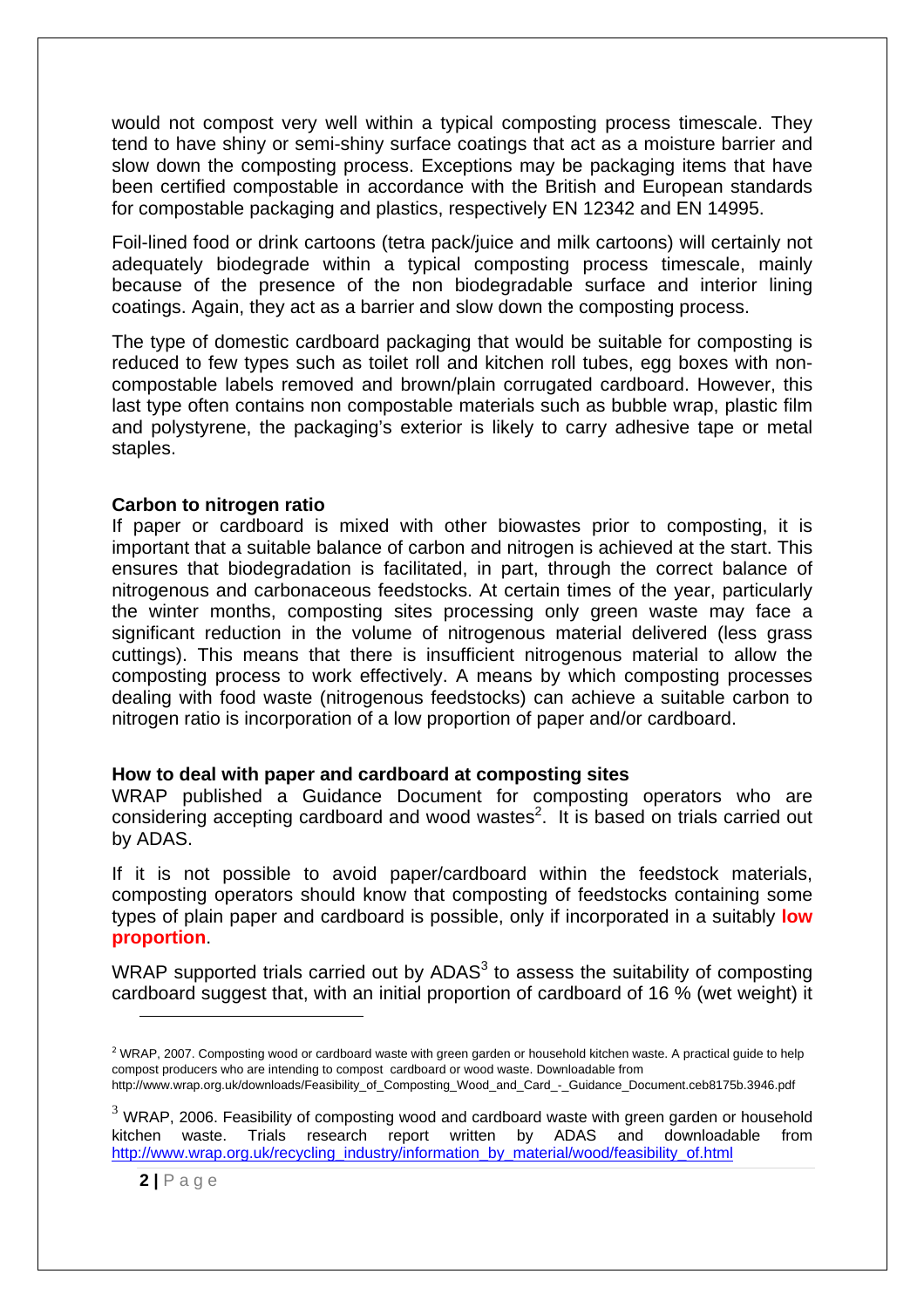is possible to operate a successful composting process and obtain a product suitable to be used as a soil amendment. **However, when the proportion of cardboard in the initial feedstocks is increased to 20 % (wet weight), the trials showed that large pieces of cardboard did not degrade well** for the following reasons:

• large pieces of cardboard have a small surface area available for degradation and • large bits of card do not wet very well.

Thus, the key factors to take into consideration are shredding and wetting the cardboard material.

The WRAP guidance document concludes that if cardboard is mixed with green waste or kerbside collected green/kitchen waste at **10 %** (wet weight) or less, the resultant compost should not be significantly different from composts obtained without the addition of cardboard and should attract similar markets - agriculture, landscaping, or blended in topsoil or horticultural products.

**Local Authorities that decide to go down the route of collecting paper and cardboard within the biowaste streams, should be aware that composting operators may find it very challenging to achieve quality products, in particular if the proportion of paper/cardboard is higher than that recommended above and if the paper/cardboard delivered to the composting site is not sufficiently clean**.

In particular, Local Authorities should be aware that composting operators treating a significant proportion of paper/cardboard may struggle not to exceed the limit for physical contaminants set in BSI PAS 100 Specification for Composted Materials and that for plastics. According to the current edition of PAS 100 (2005) this limits for compost products is set at 0.50 % m/m for total physical contaminants **(including visible fragments and clumps of paper and cardboard**) and at 0.25 % mm for plastics. In addition, it is very likely that these limits will become even stricter with the new edition of PAS 100 that will be released in 2010.

Where local authorities are compelled to collect paper and cardboard within the organics waste stream, the processing facility needs to clearly define the following:

- paper and cardboard types that shall be accepted at the composting facility and those that will be rejected;

maximum portion of cardboard/paper (in weight) that shall be accepted at the composting facility above which the load will be rejected; and

the cost of disposing of this rejected material through the most appropriate channels.

Please take into account that this is guidance. Compost producers should establish what would suit his/her process and ONLY accept the material on a trial basis until process management and compost quality has been thoroughly checked.